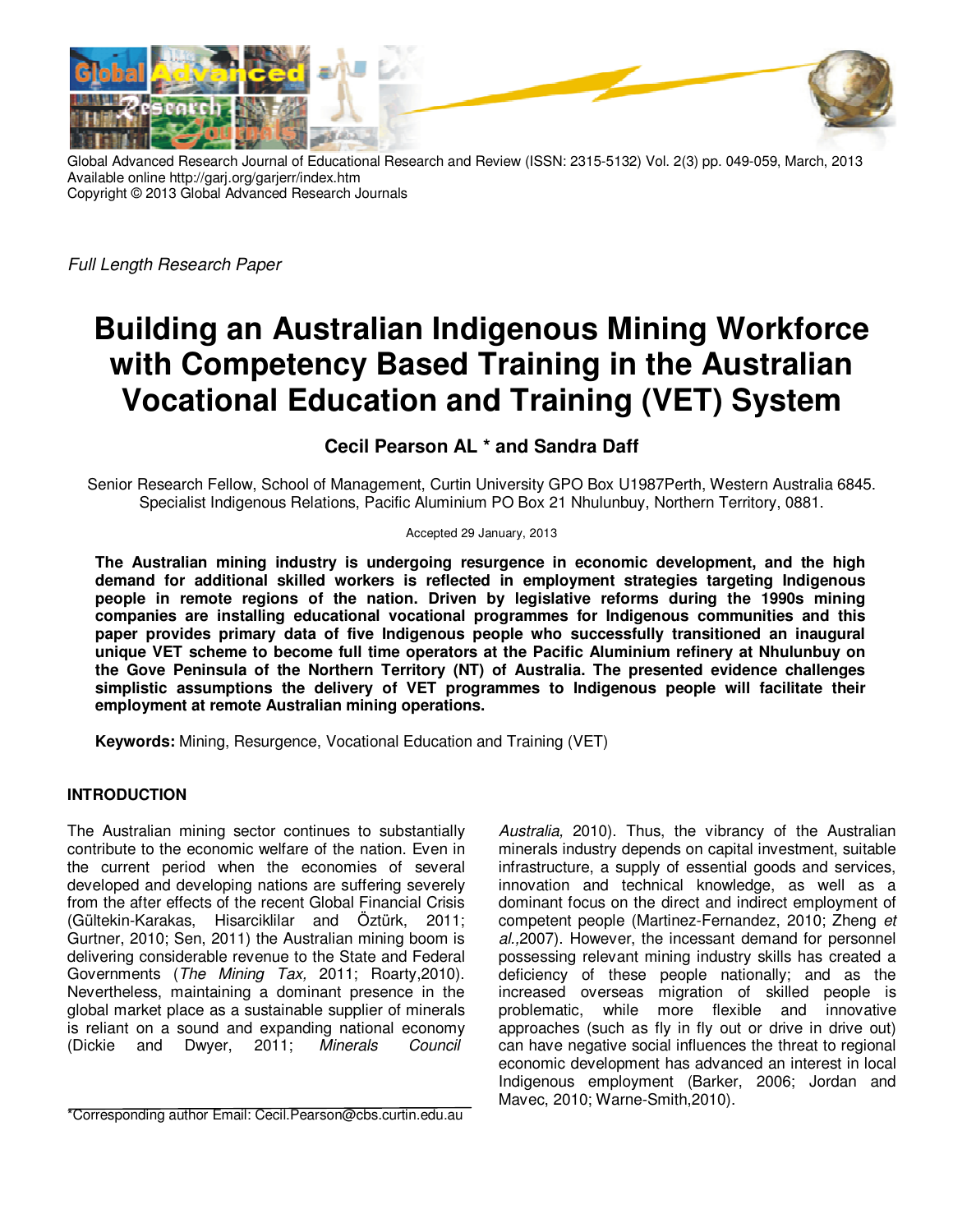

**Figure 1** the study site

The 1993 Native Title legislation has profoundly changed how Australian mining companies engage Indigenous communities. Impetus for this legal reform is rooted in the 1992 Mabo decision (*Mabo*2009) of the High Court of Australia when the existence of inherent Indigenous rights in land was recognised. Although current land use agreements may focus on direct financial benefits, and meaningful contributions to Indigenous communities (Kelly and Burkett, 2007; Henderson and Thomas, 2002; Kelly and Sewell, 2001) many of the recently negotiated covenants are likely to contain provision for the training and employment of Indigenous people (Barker 2006; *ICMM* 2008; *Arafura Times,* 2011). Regional partnerships between industry partners and the mining companies to implement Indigenous education and vocation programmes for increasing participation in the workforce have potential to improve community wealth and prosperity (Brereton and Parmenter, 2008; *Good Practice,* 2010; Lertzman and Vredenburg, 2005; Taylor, 2012).

The facilitation of Indigenous training and employment for the Australian mining industry is underpinned with pragmatism. A continuing major problem for the Australian mining sector is embedded in human resource management functions for the attraction, selection and retention of talented people (Colley, 2005; Martinez-Fernandez, 2010; *PwC,* 2012; Moore and Gardner, 2004). In practice, ensuring a fit of work place capabilities necessitates an integration of information acquisition, physical stamina and technical competence as much of the work is performed in onerous, demanding task settings. In addition to the need to possess academic qualifications, employees at Australian mine sites and refineries are obliged to hold certification and vocational documentation that is ultimately connected with government regulations, licenses and enforceable statutes (Banks, 2003; Harvey and Brereton, 2005; Tiplady and Barclay, 2007; Vivoda and O'Callaghan, 2010). Consequently, mining industry workers are required to not only have relevant task skills, and experience, but to demonstrate workable competencies in English literacy and numeracy, usually not less than grade 10. Delineated in this paper is the subjects were initially deficient in these requirements, as revealed by assessments with national tests (Pearson and Daff, 2010; 2011a), and from disadvantaged work life circumstances (e.g., labouring, low skilled, welfare).

This paper traces out the evolutionary education vocation progress of five Indigenous Australians. Originally from the NT and other Australian states these people gravitated to the mining company sponsored education vocation Arnhem Learning Education and Regional Training (ALERT) scheme (Daff and Pearson, 2009; Pearson and Daff, 2010; 2011a). The programme is conducted on the Gove Peninsula at Nhulunbuy in the NT of Australia, and this remote region is shown in Figure 1. Initially, the subjects were low skilled itinerant and unemployed Aboriginals who travelled to Nhulunbuy to participate in vocational education and training (VET). After being awarded Certificate qualifications in Resources and Infrastructure Operations, and with further educational vocational investment they are now in full time (relatively highly paid) employment as operators at the Nhulunbuy refinery. Foundations for Indigenous employment in the mining operations on the Gove Peninsula, and specifically the journey of the five people are described in the following pages.

#### **Indigenous Mining Employment**

Across a range of infrastructure partnerships the Australian mining sector contributes to rural and regional communities as well as Indigenous employment. From the commencement of British colonisation in 1788 until the Mabo decision on the  $3<sup>rd</sup>$  June 1992, untitled land in Australian was regarded as *terra nullius* (land belonging to no one), and in this context mining companies were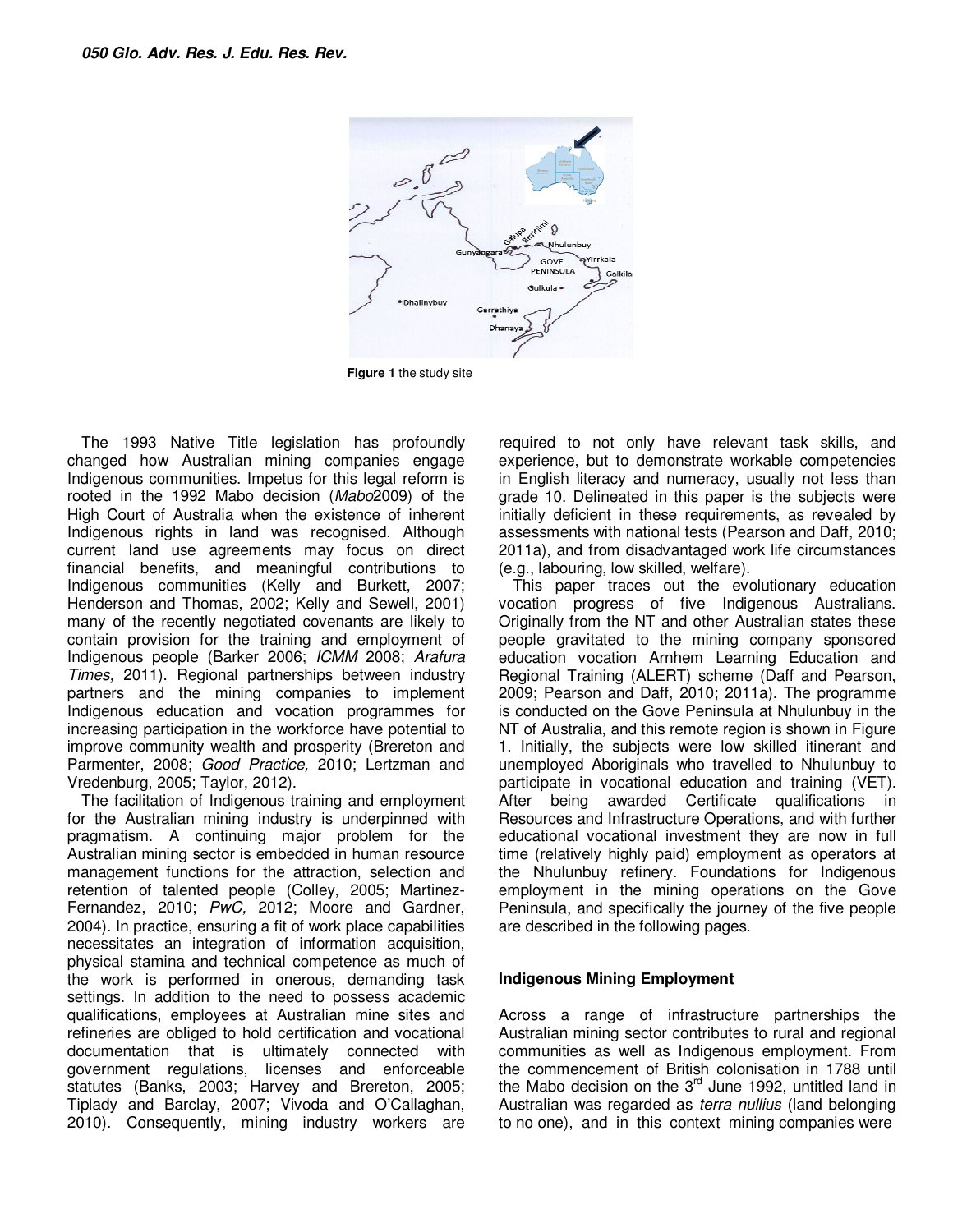issued with exploration and excavation licenses by Australian governments that reaped considerable revenues. Although some Indigenous people, who lived in the region of the mining operations, were provided with menial employment (Halcombe, 2004; Rogers, 1973), the mining companies had almost uninhibited access to the land as the Indigenous people were disposed of their rights and interests. These arrangements were profoundly changed in 1992 when Eddie Mabo, David Passi and James Rice challenged the Queensland government that had in 1879 annexed the Murray Islands from the Indigenous Merian people, and in 1992 the judgement of the High Court of Australia declared the notion of *terra nullius* irrelevant. To deal with the implications of the Mabo decision, to set forward procedures for dealing with native title claims, and to retrospectively validate the interests of the non Indigenous land holders, in 1993 the Keating Labor government introduced the Native Title Act. In a historic compromise Indigenous organisations accepted the retrospective clause for a guaranteed right to negotiate land use agreements. Subsequently, there has been a concerted drive by mining companies to engage Australian Indigenous communities and to provide educational and vocational training with the view to increase their participation in mining workforces (Barker, 2006; Brereton and Parmenter, 2008; Daff and Pearson, 2009; Harvey and Brereton, 2005; Pearson and Daff, 2011a).

Although the strategic importance of resource extraction to Australia has been widely reported the notion remains contested between national governments, the industry, and Indigenous people. In spite of the swings, commonly referred to as boom and bust cycles, a great deal of literature attests to the significance of mining in terms of business activity, investment, regional development, export revenue, technological advances as well as the contribution to both direct and indirect employment (Martinez-Fernandez, 2010; Menghetti, 2005; Tedesco and Haseltine, 2010). Yet in periods of peak demand for minerals, as occurred in 2012, and is continuing in 2013, a key challenge facing the mining and resources sector is the supply of competent personnel to service the geographically dispersed and remote mineral extraction operations. Historically, inaugural staff shortages and high turnover has encouraged international mining companies to build new towns in Australia (Pearson, 2012a; Thomas, *et al*., 2006), to considerably improve the infrastructure and services of existing settlements/towns (e.g., Bodddington, Kalgoorlie, Ravensthorpe), or to engage in fly in fly out operations (Beach, Brereton and Cliff, 2003). While all these methods continue to be used, more recently mining companies have incorporated into their land use agreements, with the Indigenous Traditional Land Owners, provisions for training and employment of

Indigenous people, who are often from the relatively large populations of Aboriginals who reside in close proximity to the mining operations.

Indigenous vocational outcomes remain unfavourable despite Australian mining companies providing work opportunities in remote regions of Australia. The thriving Australian resources sector, which supports nearly one million people in direct and indirect employment, continues to experience a shortage of skilled and experienced workers (*Skills Australia,* 2011; *PwC*, 2012). To reduce this imbalance some mining companies are providing employment and training opportunities for Aboriginal and Torres Strait Islander people (Chinnery, 2012; *Good Practice*, 2010; *PwC*, 2012), but in spite of these endeavours the representation of Indigenous people in the Australian mining workforce remains quite low (i.e., 2.5%) (Barker, 2006; Brereton and Parmenter, 2008; Jordan and Mavec, 2010; Tiplady and Barclay, 2007) while the proportion of the Indigenous people in the population of these remote areas is relatively high (i.e., 60%) (East Arnhem, 2010; Harrison, 2012). A number of strategies have been promoted (e.g., Mentoring, training packages, industry – education partnerships) for augmenting Indigenous employment in the mining industry. Nevertheless, one dominant feature is few Aboriginal and Torres Strait Islander people have suitable levels of educational attainment commensurate with the certification and educational qualifications of the identified shortages of Australian mining occupations (*ABS*, 2011; *Industry Snapshot,* 2010; *Skills Australia,* 2011).

## **VET and Indigenous Mining Employment**

A strong desire by mining corporations to hire from local Indigenous communities intensifies the importance of VET in remote regions of Australia. Employment opportunity for Aboriginal people in the resources sector is facilitated by industry bodies and educational institutions collaborating to provide competency based training in the Australian VET system (Keating, 2009; Pocock,*et al.*, 2011; Wallace, *et al.*, 2008). Managed by state, territory and federal governments the Australian VET scheme is led by employers and industry representatives who ensure the system is responsive to client needs (Smith, 2010; Walstab and Lamb, 2009).In Australia VET is formally delivered by Technical and Further Education (TAFE) colleges nationwide, and a plethora of government accredited Registered Training Organisations (RTOs). However, in remote regions of the country lesser facilities are available than those provided in suburban Australia (Pearson and Daff, 2011b).

There are four fundamental elements to the Australian VET scheme. First, is the Australian Qualifications Framework that provides a single structure for defining the nationally recognised qualifications from Senior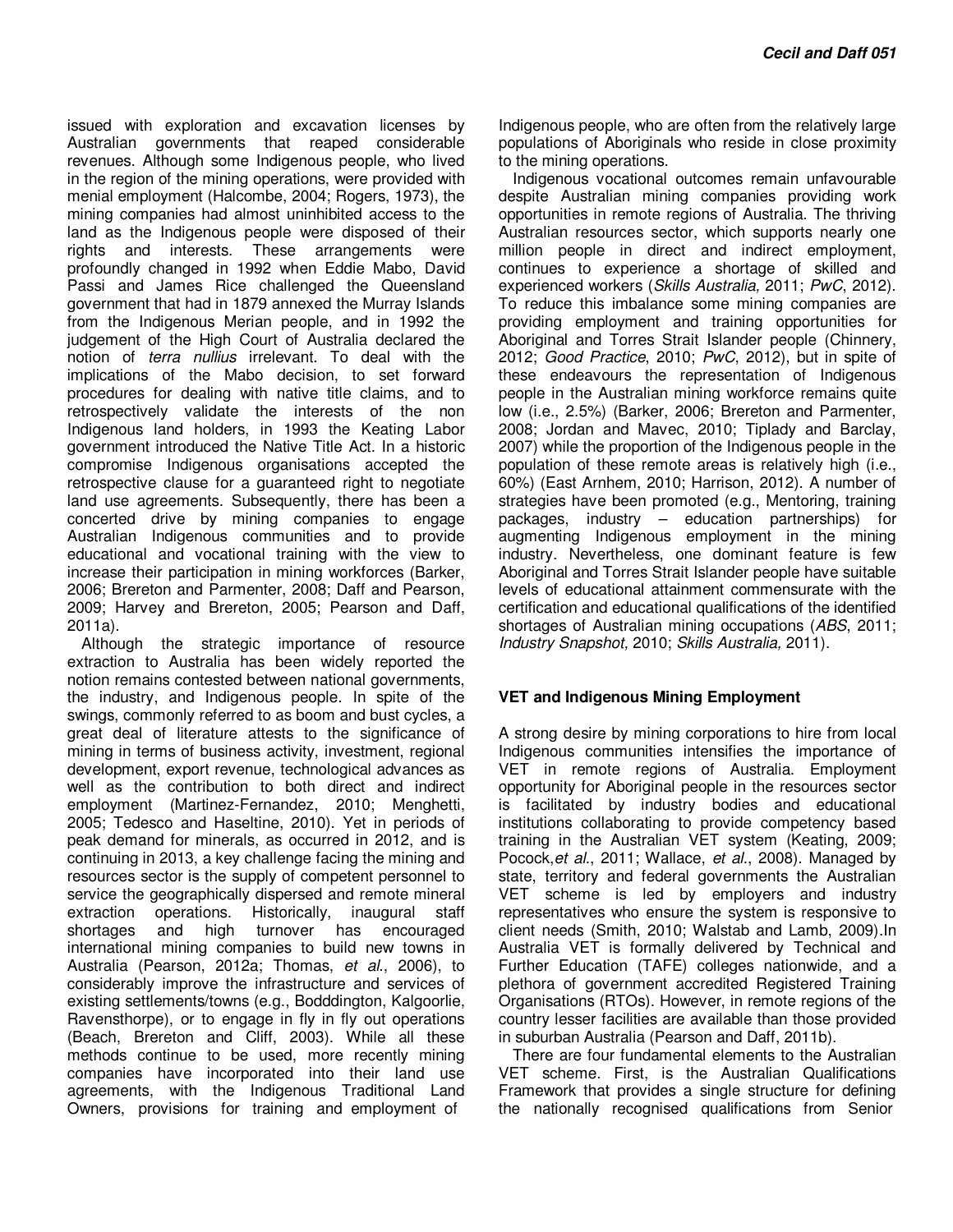Secondary Certification to Ph D. Second, is the Australian Quality Training Framework (AQTF) that is the national set of standards to ensure clients of the Australian VET scheme are delivered high quality training and assessment services. Australian organisations, that deliver VET qualifications must be registered to the AQTF national conditions and standards, are classified as RTOs, which is the third fundamental element of the Australian VET scheme (Keating, 2009). The fourth element is in each state and territory there are accrediting authorities that are responsible for the registering and monitoring of the training organisations to ensure they comply with AQTF standards. These state and territory authorities accredit VET courses and approve the delivery of content and pedagogy to overseas students. National recognition of the AQTF is the cornerstone of the Australian VET system, which is linked to the federal Department of Education Employment and Workplace Relations (DEEWR), State and Territory Authorities, and Industry Skills Councils. A feature of the Australian VET scheme has been continuing industry contribution in terms of leadership and development (Kent, 2004), which has led to competency based curricula (Smith, 2010).

A significant challenge for the VET scheme in remote regions is to fulfil industry and client aspirations. On the one hand mining companies are obliged by Australian statutes and regulations to engage accredited, certified and qualified personnel (Colley, 2005; *Industry Snapshot*, 2010; *PwC*, 2012). On the other hand there may be a considerable gap between these requirements and the held competencies of the applicants, which conditions a fertile platform for enrolment in VET programmes. In Australia vocational skills acquisition can occur with on the job training with or without qualification to allow VET instruction to be undertaken at remote industrial sites. Often this arrangement is combined with a residential component when trainees attend distant suburban/city RTOs that have greater infrastructure capacity.

## **Gove Peninsula Indigenous Mining VET**

The VET system at the Nhulunbuy mining operations has two primary objectives. A primary objective is to ensure employees at the mine site or the refinery are accredited to the regulatory industry standards. The second goal for conducting comprehensive on the job competency based training is to maximise the commensurate level of skills formation with the company operational practice. Although there is generic skill/vocation sets across an industry each site will have peculiarities (i.e., type of refining process, state regulations, and cultural differences) that must be learned and incorporated into acceptable work practices.

A VET programme to prepare Indigenous Australians for employment in the minerals extraction industry

commenced in Nhulunbuy as the ALERT scheme. The initial ALERT programme commenced in May 2007, and thereafter there were two modules per year with a nominal 15 local Indigenous people in each one. Charles Darwin University was the prominent RTO as other organisations were engaged as RTOs to deliver specialist content (e.g., first aid, working at height). At the Nhulunbuy TAFE the trainees were given instruction in carpentry, painting, sheet metal working, and welding. Qualified industry operators were involved with skilling at the mine site (e.g., Heavy haul vehicles). In appropriately equipped premises, built by the mining operator, qualified instructors/teachers gave instruction for the certification and qualification of the Indigenous candidates with expectation they would become employed in sustainable vocations in the wider community or the Nhulunbuy mineral extraction operations. The reality was that at the close of 2009 few Indigenous people were working in the Nhulunbuy mining operations.

There were two other pertinent events in 2009. First, for the first time the mining company was able to provide single person fully messed accommodation for ALERT participants, which provided the opportunity to extend the applicant catchment zone beyond the local precincts of Nhulunbuy. Second, in 2009 the NT Department of Education and Training judged ALERT to be the most innovative education vocation scheme in the Territory. Unsolicited publicity by the media was followed by a flood of applicants from across the nation, particularly from larger centres in the northern half of Australia. These circumstances enabled the introduction of more stringent selection procedures, including a one week residential assessment workshop, and the realignment of ALERT into a work readiness stream and a work starts component, which contained applicants with higher educational and vocational competencies.

To bolster the number of qualified technical personnel at the refinery the mining company installed a competency based course for operators. At Nhulunbuy the VET refinery operator programme is an onerous interwoven tapestry of elements in which the successful participants experience a series of interactions, diverse experiences, and social norms to condition them to behave appropriately in regulatory work settings. Initially, the process would begin by the resident mining company inviting employees to register for a training course for operators. This VET scheme had been operating for a previous six occasion with each one for 12 candidates, but only three non Indigenous applicants had completed separate previously Development Pools as there was a lack of higher quality, genuinely relevant and essential job competencies held by Indigenous people. After examining all the applications a small select group were chosen and they travelled to Darwin (2 hour airplane trip) where they undertook a four hour recruitment and assessment workshop, and the successful candidates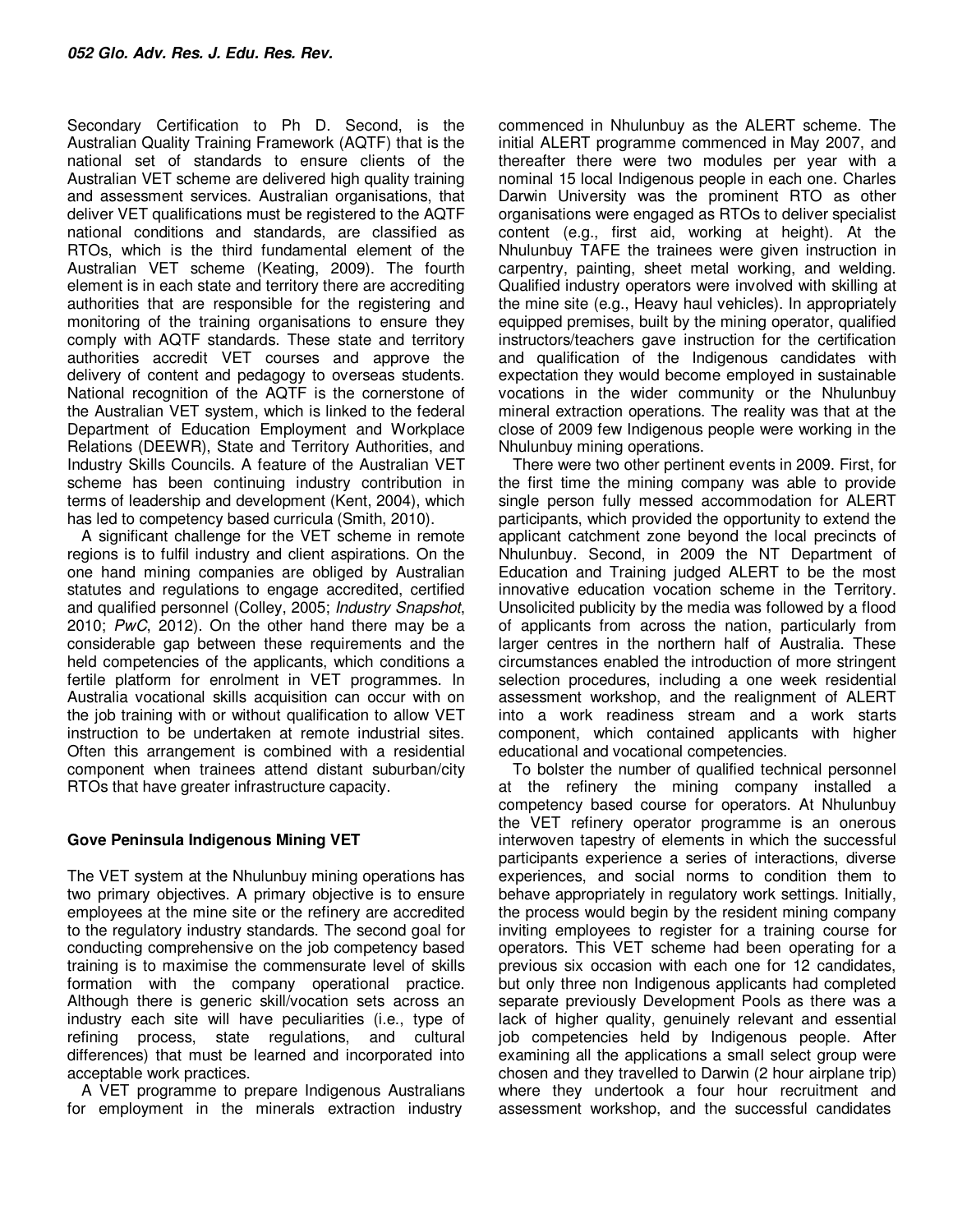would then return to Nhulunbuy where they were enrolled in an eight week training programme. Four weeks were classroom instruction and during a further four weeks the trainees were rotated across a number of work areas (e.g., Calcination, Hydrate, Materials handling, Plant services). On the conclusion of the eight weeks the candidates returned to their initial workplace where they remained until a job position became vacant in one of the work areas. If chosen by the members of the work area to join that team the candidate moved to a full time position as an operator in that team. When in this work team further comprehensive competency based training was undertaken within normal work activities to enhance task competencies relevant to that work area.

Five graduates of the June 2011 ALERT programme were the participants of the first dedicated Development Pool at Nhulunbuy for Australian Indigenous people. After completion of the ALERT work starts stream, and while employed at the Nhulunbuy refinery, eight of the candidates applied for the operator Development Pool course. These applicants were interviewed by the Capability and Development Team selected the Development Pool candidates. From a total of 48 interviewed applications eight of the Indigenous people received meritorious status, and this outcome became the first challenge for management, who had not expected the ALERT graduates to be successful. These eight Indigenous people air travelled to Darwin and when there they were interviewed by an independent professional body, who also administered a number of tests. Five of the Indigenous people (of this group of eight) were among the highest ranked of the total applicants for the operator Development Pool, and this result presented management with a second major challenge as the achievements of the Indigenous candidates were unexpected. Subsequently, a special course of six weeks had to be generated for the five Indigenous candidates: three weeks class instruction and three weeks of job rotation across four work sites. Although there was no assurance of being employed in a sustainable job today all five Indigenous people are now employed in highly paid jobs as full time operators at the Nhulunbuy refinery. Next, is an account of the respondents and their responses when these five Indigenous operators were interviewed by the authors.

#### **Investigative framework**

#### **Respondents**

The five Indigenous respondents were from centres in the NT and Queensland. Each had applied, and subsequently, was invited to attend the June 2011 ALERT residential one week course at Nhulunbuy, obliging candidates pay their own travel costs while the

mining operator provides fully messed single accommodation. There were four men and one woman, and all successfully completed the Discovery Session 1 (DS1) (Pearson and Daff, 2011a) as well as the<br>Discovery Session 3 (DS3) (Pearson, 2012b) Discovery Session 3 (DS3) (Pearson, 2012b) assessments. One completion of this VET programme they were employed in low paid work at the Nhulunbuy refinery.

#### **Site**

Mining operations, the Indigenous VET programme facilities, and the refinery, which provides employment opportunities, are in proximity to the remote town of Nhulunbuy. Alluvial bauxite ore that is mined on Aboriginal land near Yirrkala is transported the 15km from the crusher site to the refinery that is 12km west of the Nhulunbuy townsite. The refinery, which is also on Aboriginal land, has a capacity of 3.8 million tonnes per annum of alumina and employs a workforce of over 3000 employees. A priority of the ALERT programme is to improve the educational attainment, thus, the preparation of Indigenous people for sustainable vocational careers in the Australian mining industry; preferably in the Nhulunbuy resource extraction operations.

#### **Procedure**

During the one week residential workshop the candidates were assessed for their employability and given a supervised orientation of the mine site, the refinery and Nhulunbuy town site. An estimate of employability was obtained by administration of the DS1 and the DS3. Administration of DS1 required candidates to complete six tasks and the DS3 obligated the Indigenous person to actively participate in four team events. As a task was completed three individual aptitudes (e.g., special cognitions, working memory, deductive reasoning) were assessed by an observer from the displayed behaviours of the participants. Written English literacy skills and numeracy competencies were not evaluated as the DS1 and DS3 was administered orally. Out of class tours of mining operations and the town was done to give ALERT candidates an appreciation of the wide range of sustainable vocations that were available in the region.

All five respondents commenced the VET work starts stream of ALERT in their second week at Nhulunbuy. While there is a wide range of training programmes and a plethora of subjects in the Australian VET system in remote regions the availability of units/subjects is restricted. One restriction is what the RTO can deliver, and a second restraint is a choice offered by the host, in this instance the mining operator. Candidates were enrolled in a Certificate I in Resources and Infrastructure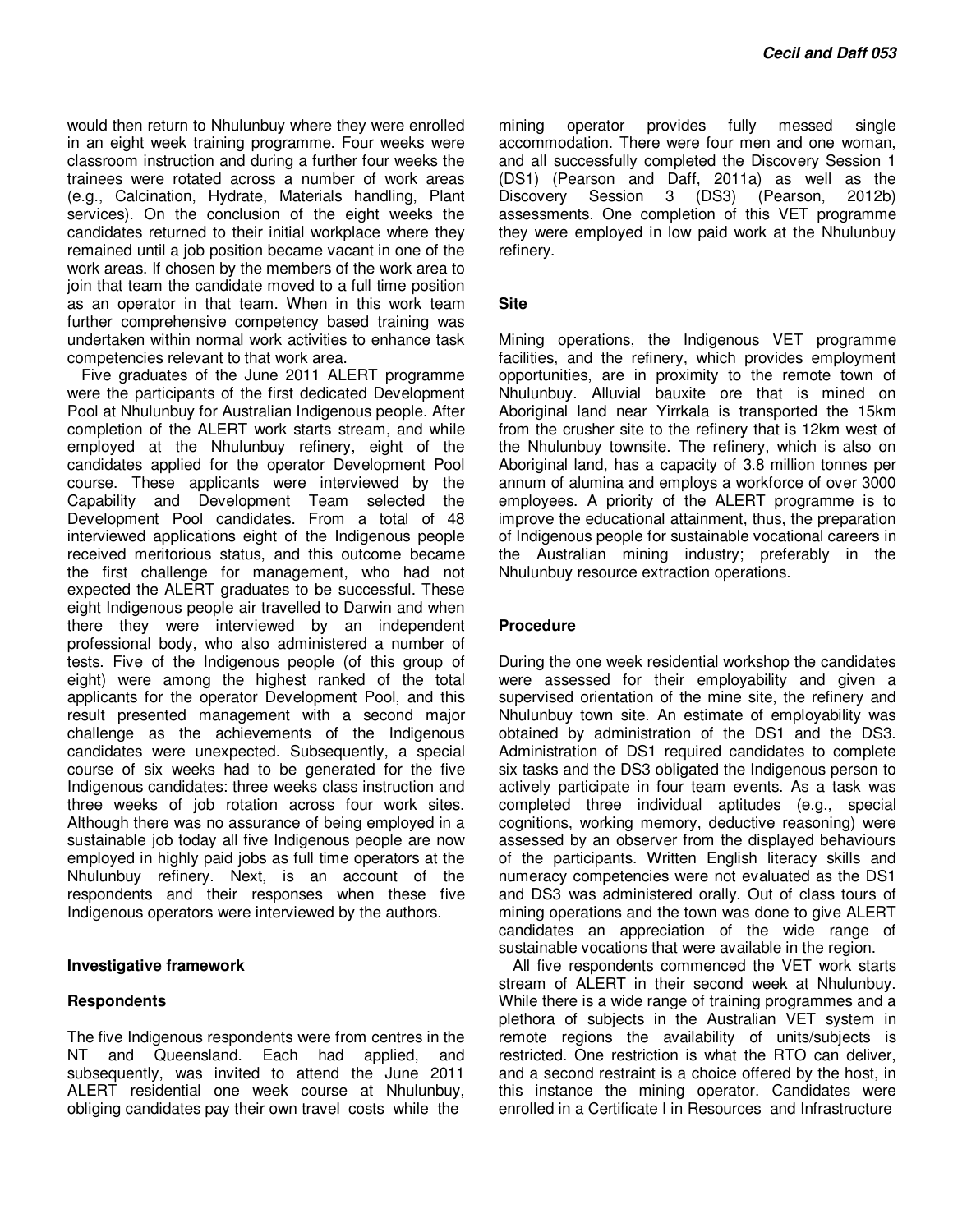| Unit Code |            | Description                                                           |
|-----------|------------|-----------------------------------------------------------------------|
| $\bullet$ | RIIGOO1A   | Work safe and follow OH&S policies and procedures                     |
|           | RIIGOO2A   | Communicate in the workplace                                          |
|           | RIIGOO3A   | Contribute to quality work outcomes                                   |
|           | BSBCMN215A | Participate in environmental work practices                           |
|           |            |                                                                       |
|           |            | The four common elective units, that were also completed, are listed. |

| RIIGOO4A         | Conduct local risk control        |
|------------------|-----------------------------------|
| <b>RIIG2001A</b> | Plan and organise work            |
| RIIG2003A        | Use hand and power tools          |
| <b>RIIG2004A</b> | Operate small plant and equipment |

Operations, and all of the Indigenous people completed four mandatory subjects and five elective units. The four mandatory units are listed.

These units were delivered in Nhulunbuy at the TAFE centre and the ALERT education facilities. Funding was provided by DEEWR for the two mandatory units and four elective units. Other units were paid by the mining operator at \$500 per unit per candidate.

After completion of the ALERT programme the five Indigenous respondents attended a graduation ceremony and were invited to accept a work opportunity at the refinery. Their application to and transition through the operator Development Pool programme has been previously described. Subsequent to these events each candidate was individually interviewed by the authors to gauge their impressions of the processes experienced by these five Indigenous people as they were pathfinders for following Indigenous ALERT participants.

#### **Measures**

Two types of data were obtained. First, in addition to the successful completion of the nine VET subjects, there were quantitative data from the aptitude assessments of the Discovery Sessions.Each aptitude was assessed with seven, seven point interval scales. There was one, seven point Likert scale; and six, seven point bipolar scales. For DS1 the scores ranged from 126 (6x3x7x1) to 882 (6x3x7x7), and for DS3 the range was 84(4x3x7x1) to 588 (4x3x3x7). Candidates were ranked to provide helpful information that could be coupled with other observational knowledge when deciding career path planning of the ALERT candidates.

The second data were responses from the interviews. The candidates were asked five questions (Q1-Q5):

Prior to being invited to join the ALERT programme what were you doing.

Why did you decide to become a refinery operator?

Explain your experience when you attended the Darwin selection process.

What features of the Nhulunbuy operator development pool programme has left a lasting impression.

Any message you would give to another Indigenous person who asked you should they apply to enter the Nhulunbuy operator development pool.

## **Analysis**

Quantitative data were obtained from the observed behaviours of the candidates as they performed the individual or team DS tasks. A summed total and an arithmetic mean was obtained for each of the aptitudes  $(DS1 = 18, DS3 = 12)$ . Also a total score for all the aptitudes was provided. These data were evaluated with SPSS version 20.

Qualitative data were obtained from the interviews. The responses were recorded and a manual content analysis was performed to provide an overview of the respondent perceptions (see Pearson and Chatterjee, 2004: 435- 436).

## **RESULTS**

Table 1 provides a profile of the five Indigenous respondents. Brisbane is the capital of Queensland and Darwin is the capital of NT. Bundaberg is relatively large centre, but both Yarrabah and Dhalinybuy are isolated remote Aboriginal communities of less than 100 people, which lack infrastructure and provide poor employment prospects. The DS scores and ranks show the Indigenous applicants from these Aboriginal communities had lesser average vocational and educational competencies.

In addition to the eight (4 mandatory and 4 elective) VET units the ALERT candidates also completed at least one other VET unit as well as in house requirements. All participants completed the DEEWR unit of HLTFAIA Apply based first aid (Delivered by St Johns as the RTO), and some participants received instruction by CDU the RTO for the VET unit of ICAITU128A Operate Personal computer.

These two units of instruction were provided at the ALERT training facility for General Induction. This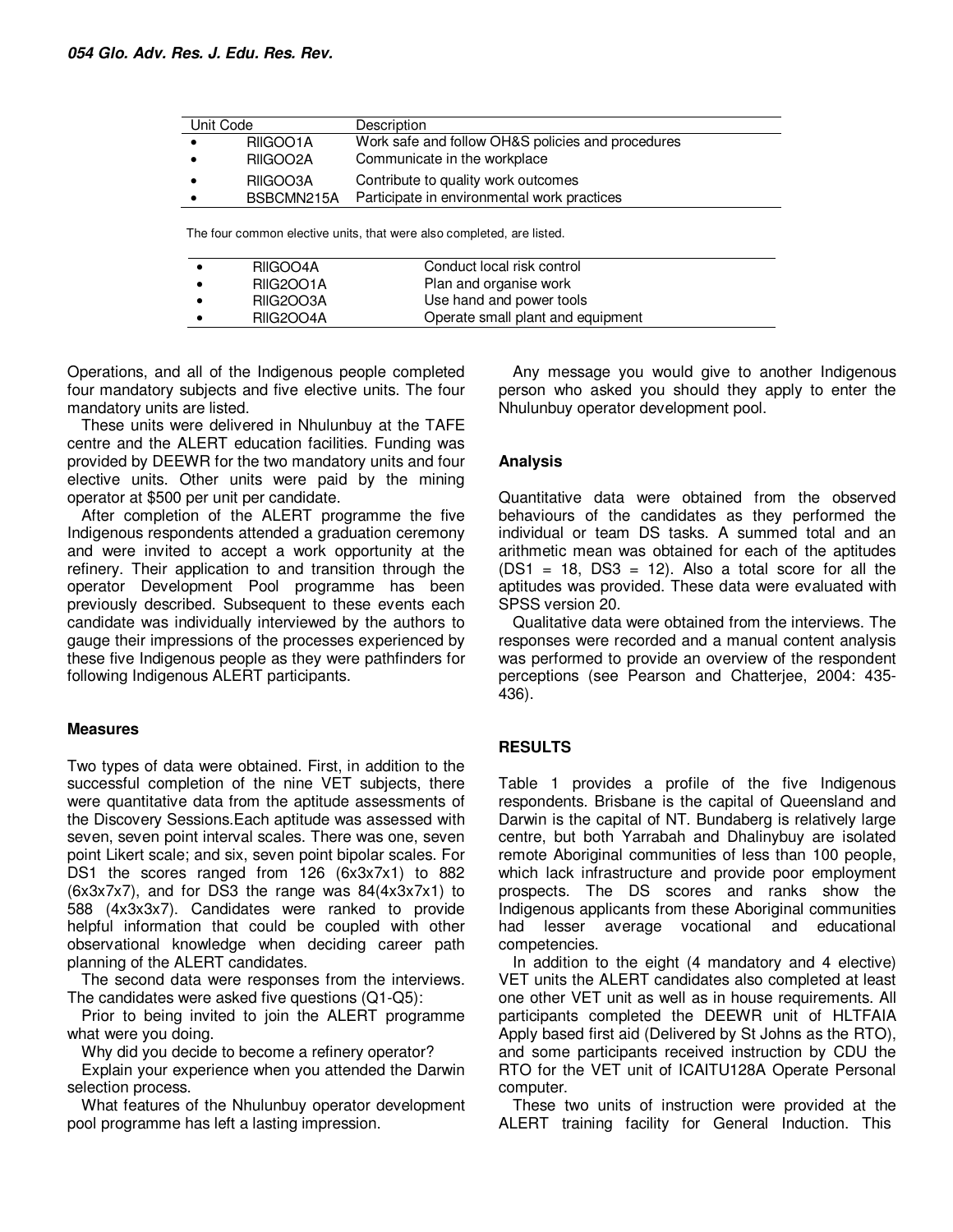| Subject        | Gender | Age   | Origin                  |       | DS Scores/Ranks |
|----------------|--------|-------|-------------------------|-------|-----------------|
| #              |        | vears |                         |       | 3               |
| 1              | Male   | 22    | <b>Bundaberg</b><br>Qld | 748/1 | 526/2           |
| $\overline{c}$ | Male   | 22    | Yarrabah<br>Qld         | 602/4 | 502/4           |
| 3              | Female | 21    | <b>Brisbane</b><br>Qld  | 695/2 | 514/3           |
| 4              | Male   | 36    | Darwin<br>NT            | 541/5 | 549/1           |
| 5              | Male   | 37    | Dhalinybuy<br>NT        | 671/3 | 500/5           |

**Table 1** Profile of the respondents

Note. DS = Discovery Session, Qld = Queensland, and NT = Northern Territory.

accreditation enabled candidates to enter the Nhulunbuy refinery or the mine site under supervision. The General Induction unit included instruction in the topics of,

- a) Electrical safety awareness
- b) Manual handling
- c) Chemical awareness

After appointment to a workplace team as a refinery operator the five Indigenous employees are subjected to a further two year training plan. This programme, which is a comprehensive course of study with accredited outcomes, is a part of the industry Enterprise Bargain Agree and is awarded as a Certificate 3 and/or Certificate IV. All five Indigenous candidates are engaged in this programme of specific workplace skills.

There were five interviews each of one hour duration. One interview was conducted by telephone as the interviewee (employed on fly in fly out) arrangement was in another state, and four interviews were face to face. The responses were recorded and summarised as Table 2.

#### **DISCUSSION**

In this paper primary data are presented to reveal partnerships between RTOs, industry and Indigenous people can lead to positive work life interference. Although the sample size is small the paper content humanises the story to show partnerships in VET can make a significance difference in the lifestyle of Indigenous people who otherwise were destined to remain in low paid circumstances. Often impersonal larger sets of secondary data are used for the convenience of detecting significant changes with traditional statistical tests, which swamp the personal accounts of life cycle events (Keating, 2009; Pocock *et al*., 2011).

Literacy and numeracy skills are framed as foundation elements of Australian VET programmes (Black and Yasukawa, 2011), but these competencies were not prominent in the selection of ALERT participants. Considerable evidence has been presented to demonstrate Australian Indigenous people are linguistically and numerically disadvantaged compared to other national groups (Bradley *et al*., 2007; Kral, 2009; Pholi, Black and Richards, 2009). Understandably, the participation of Indigenous people in mainstream jobs in Australian society, and particularly in the minerals industry, is impeded by traditional recruitment procedures that assess intellectual abilities with instruments requiring demonstration of competency in English literacy and numeracy (Hughes, 2008; Pearson and Daff, 2010). Substituting discriminatory recruitment practices with an oral, acultural instrument identified the work related potential of Indigenous candidates with modest formal Western education levels and industrial vocational experience.

An unique feature of the Nhulunbuy VET programme has been the inaugural appointment of Indigenous refinery operators. The mining and refinery operations were commissioned in 1972 and it has taken 40 years for Indigenous people, despite the Aboriginal clans owning the mining reserves, to have an opportunity for substantial careers with substantive earnings. To account for this condition VET qualifications as well as the required certifications connected with government regulations, business compliance, and legislative statutes have not been possessed by Indigenous people on the Gove Peninsula. Consequently, most Aboriginal people in the region have been amongst the lower paid workers (i.e., unskilled and labouring jobs, CDEP, welfare) (Jordan and Macec, 2010) despite Nhulunbuy having the highest per capita income in the NT. While the Indigenous participants may have struggled to adapt to the learning needs "… that arise as a result of language and cultural differences …" (Wallace *et al.*, 2008: 76) their development and aspirations have been profoundly acknowledged in the interview responses.

Reponses to the interviews are flavoured by circumstances of the dominant Australian market economy values, and the fundamentally different customary Australian Aboriginal culture. The latter has an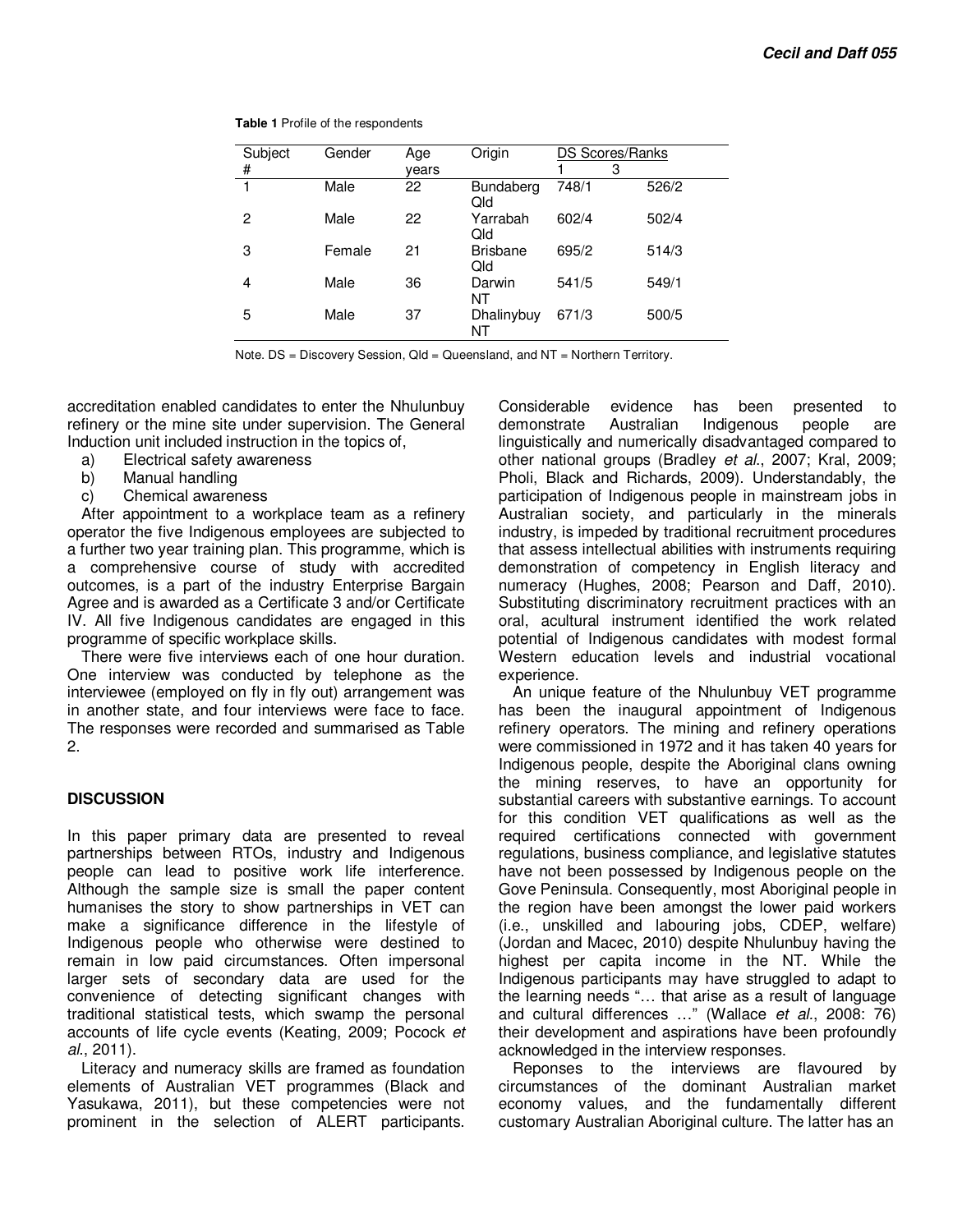**Table 2** Summary Responses to the Interview Questions

| $Q1-$<br>Q <sub>5</sub> | Comments                                                                                                                                                                                                                                         |                                                                                                                                                                                                                                        |  |  |  |  |  |
|-------------------------|--------------------------------------------------------------------------------------------------------------------------------------------------------------------------------------------------------------------------------------------------|----------------------------------------------------------------------------------------------------------------------------------------------------------------------------------------------------------------------------------------|--|--|--|--|--|
|                         | Low paid work, labouring, low skilled jobs (e.g., airport baggage handler), Community Development Employment Programme (CDEP), unemployed                                                                                                        |                                                                                                                                                                                                                                        |  |  |  |  |  |
| 2                       | A life changing experience<br>Had an ambition to succeed<br>A gender barrier to be broken<br>A chance to do new things<br>To make my family proud<br>Wanted to be judged as a worker not a female                                                | Will be able to help my family<br>Wanted to be involved with machinery<br>In a job working with people<br>A job with driving machinery<br>A life challenge<br>Wanted a challenging job                                                 |  |  |  |  |  |
| 3                       | A team that we wanted to succeed, but knew only five<br>could<br>To get the job you had to compete<br>Had a number of tests to do<br>Only one of us had been to Darwin before so we got up at<br>5.00am and walked to find the assessment centre | Knew some would not be selected but I was determined to be<br>chosen<br>We did not get any feedback if we were successful<br>The tests were nerve wracking<br>Good to have others there so we could help each other through the<br>day |  |  |  |  |  |
| 4                       | Many challenges and now doing worthwhile work<br>Learned a lot from many people<br>Now get a good salary and can help my family who are<br>proud of me<br>People in the team were great mentors                                                  | It is hard, dirty and difficult work, but I like what I do<br>The trainers were most helpful people<br>Really good group of people who helped me to a new way of life                                                                  |  |  |  |  |  |
| 5                       | Be proactive, it is a man's world, but have a go and be $\bullet$<br>proud of your achievements<br>Find out what you want to do in life and do not give up<br>Key your eye on the ball and have confidence to win, but .<br>be honest to family  | Work hard and believe in people, make friends<br>Get into ALERT and make the best of the opportunity<br>Stay focussed and ask lots of questions and enjoy the journey                                                                  |  |  |  |  |  |

emphasis on mutual obligation. On the one hand, the respondents acknowledged they were engaged in a capitalist labour market requiring them to deal with mainstream community institutions and processes. These notions are reflected in comments of being individually challenged, to become successful, and to do worthwhile work, yet seldom has it been recorded Aboriginal communities have voiced aspirations of going to school to get an education in preparation for a working career (Guenther, 2008; Hughes and Warin, 2005). On the other hand, "Indigenous Australia is culturally and linguistically diverse" (Anderson, 2007: 139), and these strong cultural continuities are reflected in responses constructed around reciprocation and blood line connections of kinship and family (Foley, 2006; Altman, 2002; Muir, 2012).

 Expectedly, the contemporary relevant literature records VET is strongly linked to employment. Associated listed outcomes are expressed as learning satisfaction, work force participation, skills acquisition, and increasing productivity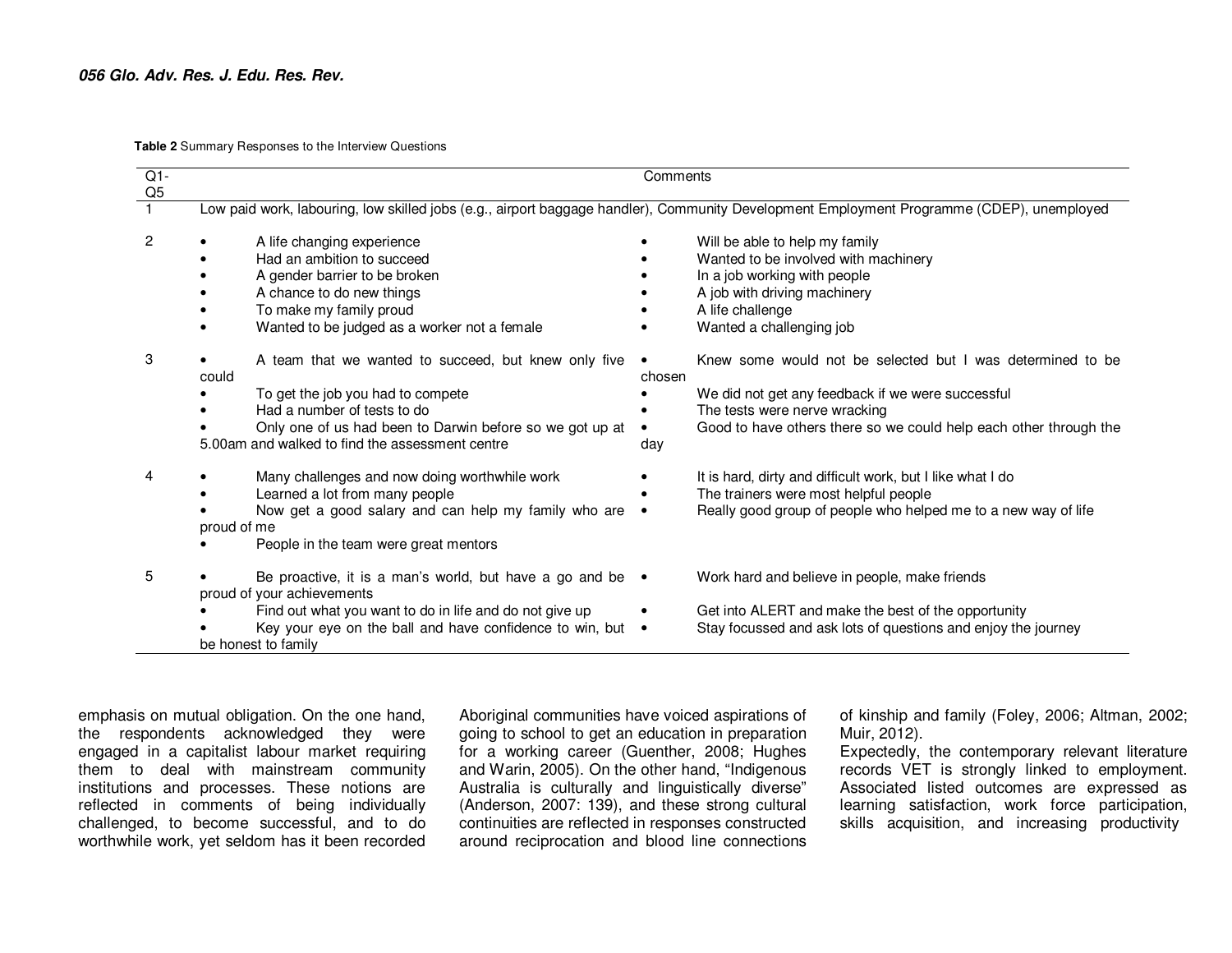(Mitchell and McKenna, 2008; *NCVER*, 2007). Seldom were these attributes prominent in the responses of the interviewees, who gave greater emphasis to cooperative learning environments, trust building, social capital enhancement, and mutual obligation to family and extended groups. These elements are personal whereas VET outputs are more likely to be framed narrowly as impersonal dimensions of employment, skills, academic achievement or work performance (Guenther, 2008; Smith, 2010; Lambert, Vero and Zimmermann, 2012). A salient finding of the work reported in this paper is VET facilitated educational and vocational improvement for the five Indigenous respondents, but their historical and cultural roots secured greater exposure to a wider sphere of complex social issues.

### **CONCLUSION**

The minerals industry is a key contributor to the Australian economy. Mining corporations operate with finite resources, the industry is extensively controlled being intimately connected with government regulation, and the operations are highly consumptive in terms of economic funds as well as qualified/skilled/certified human capital. The importance of the human resources, both as employees and contractors, is linked to the mining operations that are amongst the most technologically advanced of all heavy industries. Operational and strategic issues for mining operations in Australia are further exacerbated by the location of the ore extraction/refining activities.

Australian mining is mainly undertaken in remote regions of the nation. A great deal of these operations is near Indigenous communities, where except for mining work, there are limited employment options. Yet relatively few Indigenous people at these places possess the educational qualifications or the vocational certification to be employed in the mining/refining operations. And while mining corporations embrace strategies to acquire a suitable workforce such as external employees by long distance commuting, or local workers by building new towns or refurbishing existing hamlets, negotiated land use agreements compel attention to training and employment while voluntary training of Indigenous people has financial benefits. Collectively, these disparate components heighten the promotion of VET programmes for Indigenous people.

At remote regions of Australia VET programmes for Indigenous people are unlikely to be impediment free. Widely reported is the low base levels of English literacy and numeracy competency, a lack of work fitness from substance abuse, inadequate vocational experience, poor work habits, and unreliable attendance are barriers for VET programmes designed to facilitate transition of Indigenous people to the workplace. A discernible

practical barrier is at remote centres the TAFE facilities and infrastructure is likely to be confined, obliging the VET participants to travel to geographically distant larger suburban centres and become residential students at better equipped centres of learning. Not only is this a considerable cost to the mining operator, but Indigenous families are reluctant to have their siblings (irrespective of age) removed from their care. Sustainable Indigenous VET programmes in remote regions are likely to be closely aligned with family support mechanisms and considerable pastoral care afforded to the participant.

A significant challenge for Australian Indigenous people enrolled in VET programmes is how to blend educational accreditation, specialised vocational skills and technical regulatory understanding as well as cultural continuities. In addition to political, social and environmental global issues the Australian mining industry depends heavily on technological transfer and is reliant on versatile, better educated and extensively trained personnel. The recent extensive expansion of the Australian minerals sector has outstripped the national ageing skilled workforce, the use of foreign skilled labour has become problematic, and endeavours to reduce the shortfall by facilitating the transition of Indigenous people into mining workforces by VET programmes has identified a number of problems. In addition to the previously nominated personal work related impediments there is considerable obscurity with the universal notion Indigenous people will be economically and socially integrated with the dominant Australian society. Aboriginal people living in remote regions of Australia are engaged in a fundamentally different customary economy. In these regions the Indigenous people are outside the mainstream religions and experience alternative spiritualties particularly relevant to their ancestral lands to which they hold strong environmental activism. Demonstrated in this paper is despite a disparate range of obstacles the VET programme was instrumental in enabling five Indigenous people to pathway to a better future by melding their customary heritage with the dominant Australian market economy.

#### **REFERENCES**

- Altman JC (2002). 'Indigenous Hunter Gatherers in the  $21<sup>st</sup>$  Century: Beyond the Limits of Universalism in Australian Social Policy', in T. Eardley, and B. Bradbury. (eds), *Competing Visions,* Refereed proceedings of the National Social Policy Conference 2001, SPRC Report 1/02, University of New South Wales, Sydney: Social Policy Research Centre, 35-44.
- Arafura Times. (15-21 June, 2011). 'New Lease Agreement Signed', *Arafura Times*, 1,2,4,5.
- Australian Bureau of Statics (ABS) (2011). *Australian Social Trends, March* 2011 **Available** at http://www.abs.gov.au/AUSSTATS/abs@.nsf/Lookup/4102.0Main+Fe atures30Mar+2011 (accessed 2 July, 2011).
- Banks G (2003). 'Minimum effective regulation and the mining industry', an address to the Minerals Council of Australia's Annual Industry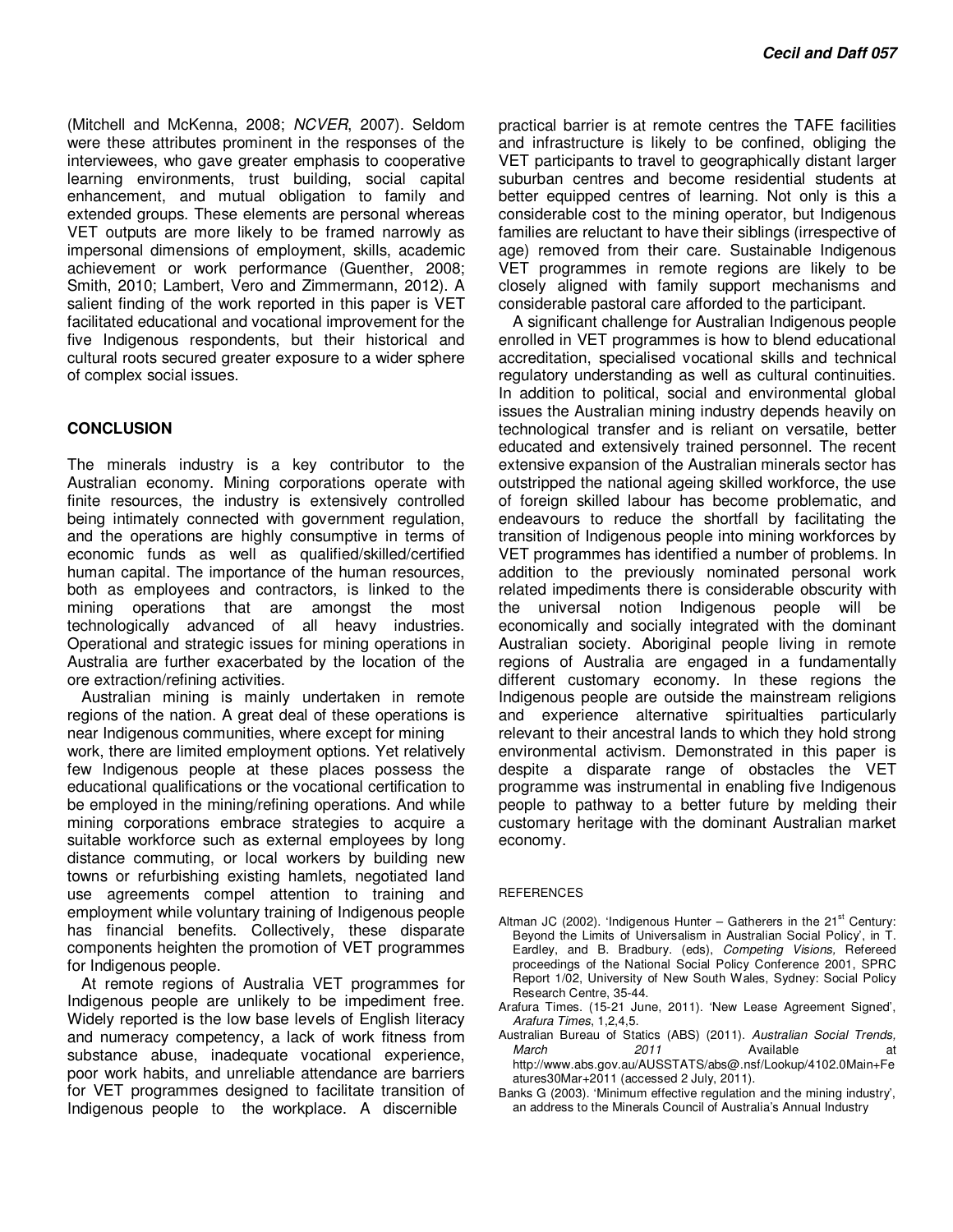Seminar, Old Parliament House, Canberra, June.

- Barker T (2006). *Employment Outcomes for Aboriginal People: An Exploration of Experiences and Challenges in the Australian Minerals Industry* (University of Queensland: Centre for Social Responsibility in Mining Sustainable Minerals Institute).
- Beach R, David B and Cliff D (2003). *Workforce Turnover in FIFO Mining Operations in Australia: An Explanatory Study* (University of Queensland: Centre for Social Responsibility in Mining Sustainable Minerals Institute).
- Black S and Yasukawa K (2011). Beyond deficit approaches to teaching and learning: Literacy and numeracy: Literacy and numeracy in VET courses' Available at http://avetra.org.au/wpcontent/uploads/2011/05/62.00.pdf (Accessed 15 June 2012).
- Bradley S, Drace M, Green C and Leeves G (2007). 'The magnitude of educational disadvantage of Indigenous minority groups in Australia', *J. Population Econ.*, 20(3): 547-569.
- Brereton D and Parmenter J (2008). 'Indigenous employment in the Australian mining industry', *J. Energy and Natural Res. Law,* 26(1): 66-79.
- Chinnery K (30<sup>th</sup> January, 2012). 'No Shortage of Openings for Indigenous Australians', *Australian Financial Review,* Available at http://afr.com/p/national/no\_shortage\_of\_openings\_for\_indigenous\_X 0toSw22tyaohxQLYzPxHJ (Accessed 6 November 2012).
- Colley P (2005). 'A career and a life in mining: what needs to be done', paper presented to the Sustainable Development 2005 Conference of the Minerals Council of Australia, Alice Springs, October –November.
- Daff S and Pearson CAL (2009). 'Indigenous employment: the Rio Tinto Alcan initiative in Northern Australia', *J. Contemporary issues in Business and Government*, 15(1): 1-20.
- Dickie C and Dwyer J (2011). 'A 2009 perspective of HR practice in Australian mining', *J. Manag. Devel.,*30(4): 329-343.
- East Arnhem (2010). *East Arnhem and the Region's Economic Data at a Glance*, Northern Territory Government, Available at www.growingnt.nt.gov.au (Accessed 15 November, 2010).
- Foley D (2006). *Indigenous Australian Entrepreneurs: Not All Community Organisations, Not all in the Outback* (The Australian National University, Canberra: Centre for Aboriginal Economic Policy Research).
- Good Practice (2010). *Good Practice in Mentoring of Indigenous Employees* (The University of Queensland, Brisbane: Centre for Social Responsibility in Mining).
- Guether J (2008). 'Vocational learning in the frame of a developing identity', Paper presented for October VET 2008, Programme, by vidolink from CDU Alice Springs.
- Gültekin-Karakas D, Hisarciklilar M and Öztürk H (2011). 'Sovereign risk ratings: biased toward developed countries?' *Emerging Markets Finance and Trade*, 47(2): 69-87.
- Gurtner B (2010). 'The financial and economic crisis and developing countries'. *'Revue international de politique de development',International Development Policy Series* (189-213) (Geneva: The Graduate Institute) Available at www.poldev.revues.org/144 (Accessed 8 September 2011).
- Halcombe S (2004). *Early Indigenous Engagement with Mining in the Pilbara: Lessons from a Historical Perspective* (The Australian National University, Canberra: Centre for Aboriginal Economic Policy Research).
- Harrison D (30 April, 2012). 'Forrest Accuses Canberra of Reneging on Indigenous Jobs' Available at http://www.theage.com.au/opinion/political-news/forrest-accusescanberra-of-reneging-on-indigenous-jobs-20120430-1xtwf.html (Accessed 28 June 2012).
- Harvey B and Brereton D (2005). 'Emerging models of community engagement in the Australian minerals industry' paper presented at the UN Conference – Engaging Communities, Brisbane, Australia, 15 August.
- Henderson P and Thomas DN (2002). *Skills in Neighbourhood Work (3rd Ed)* (London: Routledge).
- High Court of Australia. Mabo v Queensland (No 2) [1992] HCA 23; (1192) CLR 1 (3 June 1992).
- Hughes H and Warin J (2005). 'A new deal for Aborigines and Torres Strait Islanders in remote communities', *Issue Analysis,*54: 1-20.
- Hughes H (3 March, 2008). 'Northern Territory's education apartheid must end: Aborigines need mainstream teaching, not 'pretend schools', *Canberra Times*, 9.
- Industry Snapshot (2010). *Mining* Available at http://www.skillsaustralian.gov.au/PDFs/Industry/snapshots2010/Mini ng.rtf (accessed 10 January, 2012).
- International Council on Mining and Metals (ICCM) (2008). *Positions Statement, Mining and Indigenous Peoples' Issues* (London, UK: ICMM).
- Jordan K and Mavec D (2010). *Corporate initiatives Indigenous employment: The Australian employment government two years on* (Centre for Aboriginal Economic Policy Research: The Australian National University: Canberra).
- Keating J (2009). 'Current VET strategies and responsiveness to emerging skills shortages and surpluses', *Australian Bulletin of Labour,* 35(3): 488-527.
- Kelly A and Burkett I (2007). *Building People Centred Development* (Brisbane: OxfamAustralia and Centre for Social Response).
- Kelly A and Sewell S (2001). *With Head, Heart and Hand: Dimensions*  of Community Building (4<sup>th</sup> Ed) (Brisbane: Boolarong Press).
- Kent J (2004). 'How can the VET sector drive the adoption of sustainable practices in industry?' *Australian J. Environ. Edu.*, 20(1): 88-99.
- Kral I (2009). *The Literacy Question in remote Indigenous Australia*  (The Australian National University, Canberra: Centre for Aboriginal Economic Policy Research).
- Lambert M, Vero J and Zimmermann B (2012). 'Vocational training and professional development: A capacity perspective', *Inter. J. Training and Devel.*, 16(3): 164-182.
- Lertzman D and Vredenburg H (2005). 'Indigenous peoples, resource extraction and sustainable development: an ethical approach', *J. Bus. Ethics*, 56: 239-254.
- Mabo (2009). 'The High Court decision on native title: extracts from the commonwealth government's discussion paper – June 1993 Available at a structure of the structure of the structure of the structure of the structure of the structure of the structure of the structure of the structure of the structure of the structure of the structure of the str
	- www.austlii.edu.au/as/journals/Aboriginal/LB/1993/18.html (Accessed 1 September 2009).
- Martinez-Fernandez C (2010). 'Knowledge-intensive service activities in the success of Australian mining industry', *The Service Industries Journal,* 30(1): 55-70.
- Menghetti D (2005). 'Invention and innovation in the Australian nonferrous mining industry: whose technology?' *Australian Econ. Hist, Rev.*, 45(2): 204-219.
- Minerals Council of Australia (MCA) (2010). Available at www.minerals.org.au/corporate/index.html (Accessed 5 January 2011).
- Mitchell J and McKenna S (2008). Productivity and Participation Enhanced by VET: Reframing the Future. (Canberra: Commonwealth of Australia).
- Moore B and Gardner S (2004). 'HR managers and the Australian metals mining sector: embracing the unitarist vision', *Asia Pacific J. Human Res.*, 42(3): 274-300.
- Muir S (2011). 'Australian alternative spiritualties and a feeling for land', *The Australian J. Anthropol.,* 22(3): 370-389.
- NCVER (2007). *Australian Vocational Education and Training Statistics Student Outcomes 2007 (*Adelaide: National Centre for Vocational Education Research).
- Pearson CAL (2012a). 'Australian councils unselected by the citizens in an Indigenous setting: The case of Nhulunbuy in the Northern Territory', *Australian J. Public Administration,* 71(3): 278-289.
- Pearson CAL (2012b). 'Recruitment of Indigenous Australians with linguistic and numeric disadvantage', *Research and Practice in Human Resource Management,* 20(1): 66-80.
- Pearson CAL and Chatterjee SR (2004). 'Expectations and values of university students in transition: Evidence from an Australian classroom', *J. Manag. Edu.,* 16(1): 427-446.
- Pearson CAL and Daff S (2010). 'Education and employment issues for Indigenous Australians in remote regions: a case study of a mining company initiative', *J. Human Values,* 16(1): 21-35.
- Pearson CAL and Daff S (2011a). 'Extending boundaries of human resource concepts and practices: An innovative recruitment method